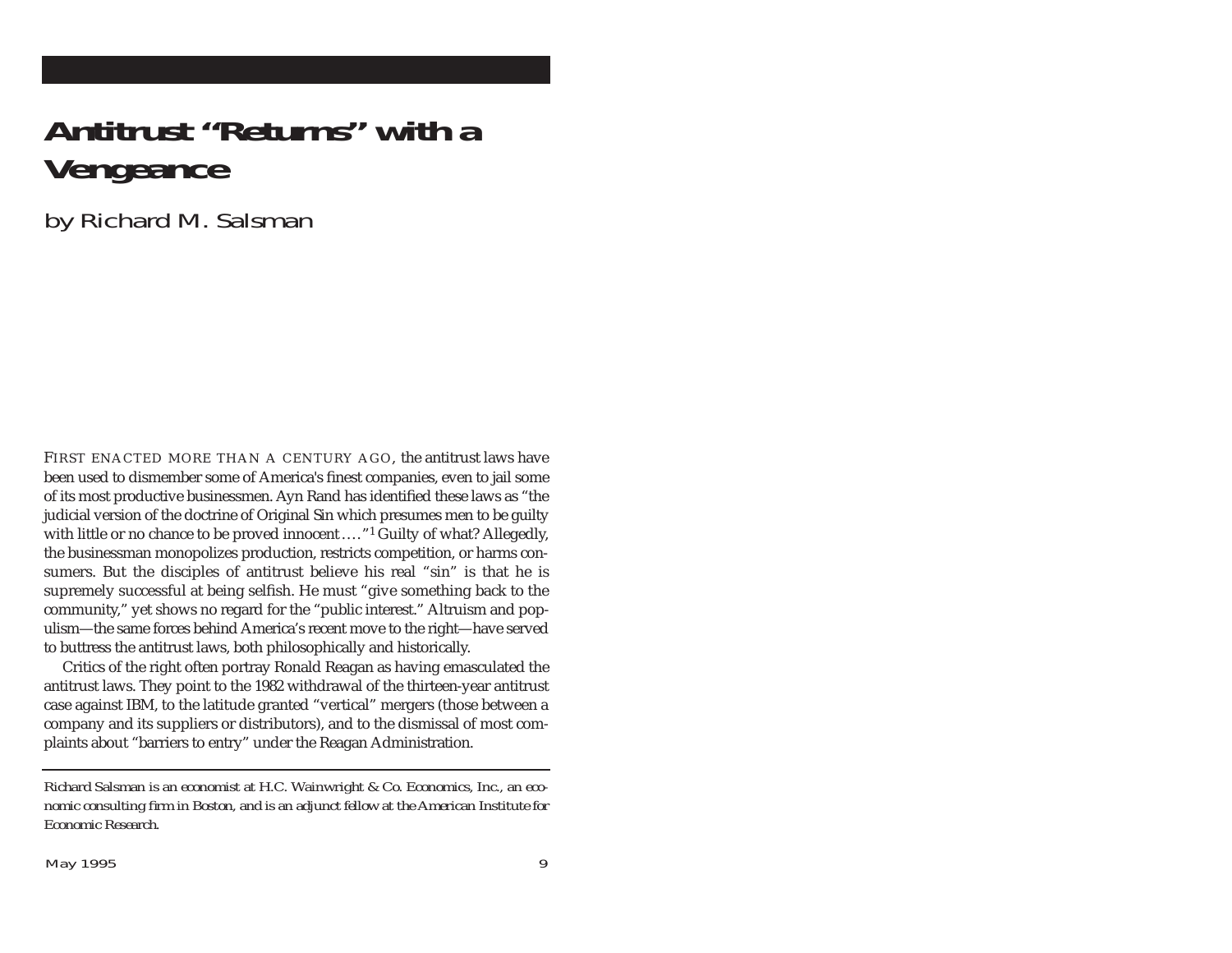In fact, the Reagan Justice Department made only procedural changes in antitrust enforcement in some narrow areas, changes binding neither on judges nor on succeeding presidents. The Reagan administration strictly enforced laws against "price fixing," "predatory pricing," "intent to monopolize," and "horizontal mergers" (those between companies in the same industry). As before Reagan and even today, antitrust investigations averaged *two-hundred a year* in the mid-1980s. Imprisonment for antitrust violations also continued: in 1985 over a dozen executives from electrical contracting firms were jailed.2

The Reagan administration dropped the case against IBM primarily because during thirteen years of litigation the company had lost its large market share in computers. Still, IBM was forced to sell a major subsidiary, at a price far below its worth, to Control Data—the competitor that had brought the initial suit. Two years later, AT&T was broken up owing to its "dominant" position and to complaints from competitor MCI. The Reagan administration argued that antitrust law must apply to ensure "competition" in newly deregulated industries. Industries deregulated under President Carter became subject to antitrust under President Reagan. Thus, either companies are granted monopolies, subjected to regulation, and given antitrust exemptions (such as utilities, the post office and Amtrak) or they are "deregulated" and subjected to the injustices of antitrust law. Only the form of regulation is changed. Either way, freedom is not allowed.

Ever since the departure of Reagan's early antitrust appointees, the statists have agitated for a "return" to antitrust—with a vengeance. The Bush and Clinton administrations have granted them their wish.3 Consider the antitrust attacks on American and other airlines, on pharmaceutical companies such as Pfizer, on Wal-Mart, and on Microsoft. Each has joined the long list of business success stories in America—and thereby has also joined the antitrust hit list.

The U.S. airline industry was substantially deregulated in the late 1970s, after years of strict government control. Since then, the output of this industry expanded enormously, whether measured by new airlines formed, passenger miles flown, or cities served. Meanwhile, "price wars" proliferated and prices plummeted. What was the airlines' reward? An antitrust suit filed by the Bush administration for "price fixing." Settled in 1994, the case alleged that the major airlines "fixed" prices through technologically advanced fare and reservation systems, created by American and United (and used by most travel agents). These airlines were forced to issue refunds and to share their reservation systems with competitors, or else divest them.

U.S. pharmaceutical companies, considered the best in the world, came under attack by the Clinton administration during its push for socialized medicine in 1993. An industry that has shown remarkably creative powers and the ability to mass-produce affordable drugs nevertheless was threatened with price controls and an antitrust suit for "price gouging" and "excess profits." After abandoning this attack Clinton launched another, targeting hospital mergers as "anti-competitive," even though they reduce medical costs.4

Not nationally known until the 1980s, Wal-Mart Stores grew into the largest U.S. retailer by selling in small markets, offering a wider selection of items at lower prices than did local merchants. The company created a revolution in "discount retailing," buying name-brand goods (especially pharmaceuticals) in bulk and selling them cheaply. Wal-Mart's profits soared and its founder, the late Sam Walton, became the country's wealthiest man. In 1993 the company was found guilty under antitrust law of "predatory pricing," i.e., of temporarily selling below cost to run rivals out of business and raise prices later.5 Local pharmacies initiated the antitrust suit and received treble damage awards.

As in the past, today's companies are charged with being "anti-competitive" under a variety of pricing policies. The drug companies are said to be guilty of setting prices that are too high; Wal-Mart of setting prices that are too low; the airlines of setting prices that are too similar. Under antitrust, once a firm attains a certain level of importance it will be found guilty no matter what pricing policy it chooses. Its "sin" is that it has become successful and productive enough to influence prices.

The trustbusters claim to target cases in which firms restrict output and raise prices. In fact, the firms mentioned above tended to generate higher output at lower prices—and to profit handsomely doing so. So much for the alleged motive of defending the consumer.

That antitrust takes aim at a company's success and stature is obvious in the recent case against software giant Microsoft. With MS-DOS and Windows, Microsoft provides nearly 50% of the operating systems governing the internal operations of microcomputers. The company also holds a respectable share of the market in word processing, database, and spreadsheet programs. It produces 25% of all software sold worldwide. Twenty-five years ago the company did not even exist. Most computers were big "mainframes" housed within large firms. There were no personal computers.

Bill Gates, founder and head of Microsoft, helped change all that. He quit Harvard and devoted all his waking hours to writing computer software and selling it. He developed programs that took personal computers out of the domain of tinkerers and into widespread use; there are now 140 million personal computers worldwide. Started in 1974, Microsoft's sales today approach \$4 billion and its profits exceed those of all competitors combined. Software output has skyrocketed and software prices have plummeted. At age forty, Bill Gates is now the country's richest man, worth \$9 billion.

Despite Gates' enormous productivity, *Fortune* magazine wonders whether he is "the information economy's equivalent of a robber baron."6 And the least of Microsoft's competitors has found a friendly ear among the trustbusters.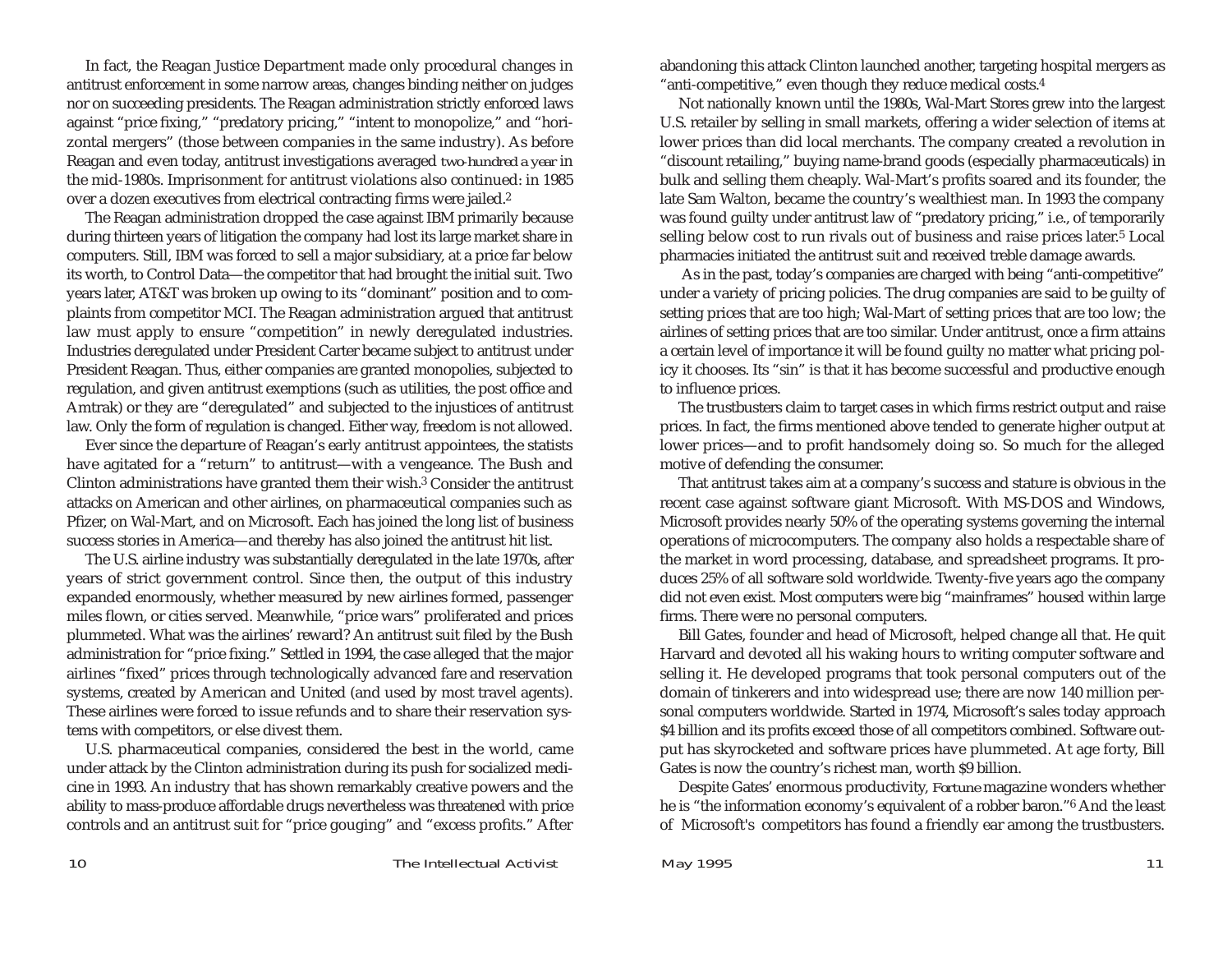In 1990, an obscure maker of computer "mouse" devices named Z-nix, a company with \$6 million in sales, sued Microsoft for monopolizing the computer software market.7

The Federal Trade Commission under Bush interviewed Microsoft's disgruntled competitors to build a case against the company. Many larger competitors financed the legal briefs used by the government. Some competitors complained that Microsoft impeded their software sales by announcing plans to introduce new software products. Microsoft had adopted this practice to enhance profits: potential users were allowed to pre-test software for "bugs" and invite improvements. Others' sales are "impeded" only because Microsoft's deliveries are credible and because consumers want superior products compatible with a widely-accepted standard. Microsoft was also criticized, not only for its market share in operating systems, but for its ability to obtain favorable terms from its licensees.

To avoid being broken up, in 1994 Microsoft signed a "consent decree" with the Justice Department, requiring it to separate its internal departments for operating systems and application programs, *to disclose key operating system information to competitors,* and to stop releasing software early for customer pre-testing. These sanctions are similar to those imposed in past cases such as Standard Oil (1911) and ALCOA (1945). Apart from being a rank injustice, they will undercut Microsoft's creativity and profitability. And even if Microsoft complies, it is not free. Consent decrees are no guarantee a company will be left alone; AT&T signed decrees in the years prior to its dismemberment and is still subject to the day-to-day rulings of a federal judge.

There is every sign that the attacks on Microsoft will escalate. Federal District judge Stanley Sporkin recently rejected the Microsoft decree as too lax, with no guarantee of restoring "competitive balance" to the market for operating systems. He argued that the decree does not satisfy "the public interest," the standard given specifically in the Tunney Act (1974) allowing judicial review of antitrust actions. In his ruling Sporkin complained that Microsoft "has a monopolistic position in a field that is central to this country's well-being, not only for the balance of this century, but also for the 21st century." If the decree were approved, "the message will be that Microsoft is so powerful that neither the market nor the Government is capable of dealing with all of its monopolistic practices." Thus, he concluded, Microsoft is "a potential threat to this nation's economic well-being."8 The Justice Department has since tried to mollify Sporkin by hinting at potential future antitrust reprisals against Microsoft.

One perceptive account of the case that rejects the "robber baron" myth as well as antitrust laws argues that "until minds are changed, Bill Gates and other tycoons of America's information age are going to be sullied—and perhaps shackled—by the mistaken vision of antitrust."9

This "vision" says that the able must be sacrificed to mediocrities, that the most successful owe the most to the group, that achievement and pride are sins. The contradictions of antitrust stem from conservatives' attempt to seek the impossible: a defense of capitalism based on altruism. These alleged defenders of capitalism passed the antitrust laws and gave them a philosophical defense. That is why the laws are contradictory, why they are arbitrarily enforced, why conservative fingerprints are all over them, and why their injustice has continued unchanged in recent times.

The first antitrust law in the U.S., the Sherman Act (1890), was pushed by conservatives. Its sponsor, Republican Senator Sherman of Ohio, despaired of income inequality and concentrations of capital. He conceded that big business did lower prices, but complained that "this saving of cost goes to the pockets of the producer."10 He warned that "the popular mind is agitated with problems that may disturb the social order," and insisted that Congress must heed popular fears "or be ready for the socialist, the communist, and the nihilist."11 Sherman and his fellow conservatives could not defend capitalism on its proper base of rational self-interest and man's rights. They embraced populism, which holds the "popular will" as the standard of the good. Uniting altruism, majority rule, and the labor theory of value, populism says business exists to serve the "public interest" and businessmen are parasitical "robber barons."

Antitrust theory stems partly from the conservatives' unwillingness to identify capitalism's essential nature as the only social system protecting man's right to live rationally and selfishly. Instead, conservatives define capitalism as the system of competition. Thus they observe any lessening of competition as an open invitation to socialism. They defend socialist-style laws, such as antitrust, so as to "pre-empt" socialism.

Conservatives do worse than merely hold that "competition" is the essence of capitalism. They hold to a "pure and perfect" model of capitalist competition. According to this view, each industry should comprise numerous producers and potential entrants must have equal and costless access to it. Each producer must be devoid of any power to influence price or his negligible market share. All products and services must be indistinguishable, so there is no need for advertising. Profits are minimal, as no company or product stands out. Everyone has "perfect information" about markets. There is to be intense "competition" but if anyone is actually *seen* competing or indeed *winning* a competition, that is evidence of "market failure," necessitating government intervention to "fix" the offending defect.

This theory of markets, made explicit in the 1920s, enlarged the scope of antitrust, transforming it from a weapon to be used on a single seller into one to be used on industries consisting of many sellers. Monopoly was simply redefined to mean any large market share held by an industry's leading firms. That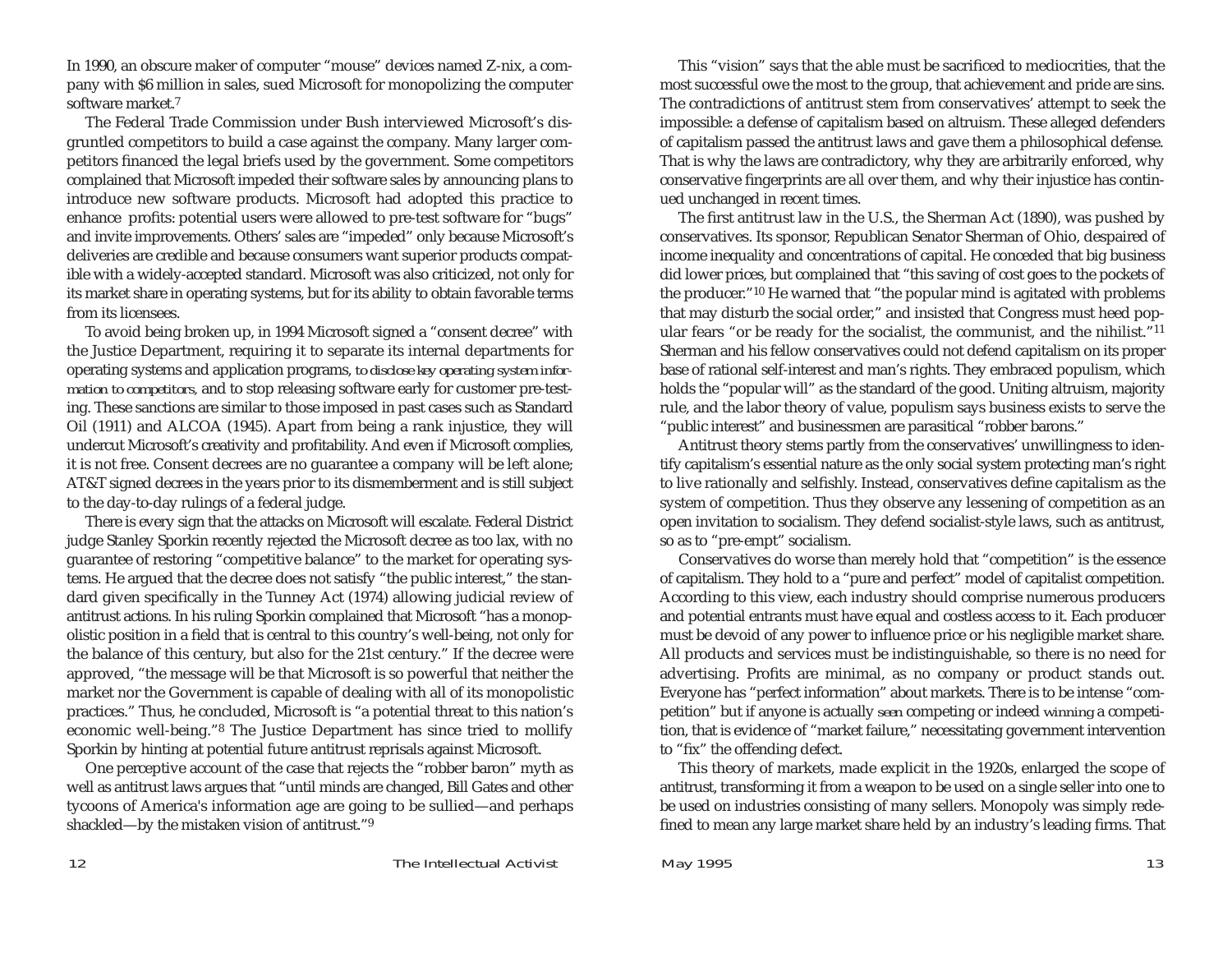is the standard used today. In other cases a company is defined as a single seller simply by narrowly defining its market. By such arbitrariness, the antitrust hit list is expanded.

There has never been a factual counterpart to the "perfect competition" theory of markets in the whole history of capitalism. Yet it forms the base of antitrust law.12 Any market that falls short of this platonic ideal (and all must) is a threat to "competition" deserving of censure under antitrust. As John Ridpath has observed, altruism is the reason why:

The altruist ideal of unrewarded service to others motivated the acceptance of the perfect competition model and its use as a standard of antitrust. The root reason why lawyers, economists, politicians, and businessmen accepted this model and hold it as a virtually unchallengeable standard is that the conduct it depicts *is* perfect according to the altruist morality. The model appeals to altruists because it describes a world in which everyone is acting to best serve the interest of the consuming public—a world in which goods are automatically distributed in such a manner that no one receives any selfish gain "at the expense" of others, and in which everyone participates in a process that gives the most satisfaction equally to all. This is the moral meaning of the standard used by modern antitrust. Businessmen are being persecuted for not being sufficiently identity-less, passive, altruistic servants of consumers.<sup>13</sup>

Capitalism brings active competitions which many companies actually *win*. Altruism, in contrast, sides with the losers, with the mediocrities of the business world, and puts the force of antitrust law on their side. (Over ninety percent of all antitrust cases are filed by private litigants—by envious competitors resentful of the victors.) Altruism is the morality that inspires economists to dream up such unreal models of how a capitalist system should work, a testament to the fact that economic theories rest, ultimately, on basic philosophic premises. As M. Northrup Buechner has explained:

For about the last one hundred years, economic thought has rested on the following logical chain: selfishness is evil; capitalism is based on selfishness; therefore capitalism is evil *and must have evil results.* The rational purpose of economics is to identify, interpret, and explain the results of a free economy's operation. Altruism assured economists in advance that those results were evil. The consequence has been . . . a blizzard of bizarre theories and constructs.... <sup>14</sup>

Not the liberals but the conservative economists—those associated with the "Chicago school" of economics—have been the ones most responsible for the "perfect competition" model and antitrust doctrine. Frank Knight, a founder of the Chicago school and Christian philosopher, first spelled out the "ideal" of perfect competition in 1921.15 He secured a lasting role for antitrust by grounding it philosophically—in altruism. Knight believed the ethical standard for judging competition was "social justice," based on a "Christian conception of goodness" which is "the antithesis of competitive." According to Knight, the only justification for a competitive system is that the most productive men are encouraged "to make the greatest possible addition to the total social dividend."16 Laws must preserve those who lose in what he derisively called "the game" of business.

Friedrich Hayek, who spent nearly a decade at Chicago and shares the school's premises, defended antitrust similarly and on the claim that private property is often "an undesirable and harmful privilege." "When I speak of 'Free Enterprise' and 'Competitive Order,'" he once wrote, "the two names do not necessarily designate the same system, *and it is the system described by the second which we want."*<sup>17</sup> According to Hayek, "it may be a good thing if the monopolist is treated as a sort of whipping boy of economic policy."18

Milton Friedman also embraces perfect competition as an ideal and writes that "the participant in a competitive market . . . is hardly visible as a separate entity." Does this describe Bill Gates? Any businessman who *is* "visible" is virtually a monopolist, Friedman says, and as such, "it is easy to argue that he should discharge his power . . . to further socially desirable ends."19 Friedman knows that "widespread application of such a doctrine would destroy a free society," so he suggests that the antitrust laws should only be enforced selectively (i.e., arbitrarily, since all successful businessmen under capitalism are "visible" in some way).

Some conservative economists and legal scholars in the 1970s and 1980s criticized zealous enforcement of the antitrust laws, but did so strictly from altruist premises. The "law and economics" movement, a blend of legal positivism and Chicago school theories of competition, did not advocate the repeal of antitrust laws but noticed they were commonly enforced against innovative companies expanding output and lowering prices. This pattern was obvious. But the movement explicitly denied an objective, private property justification for business. Instead, utilitarian cost-benefit analyses were promoted to weigh the ideals of "competition" and "consumer welfare."20 Antitrust had become a "paradox" because it was preventing business from being the true public servant it was meant to be.21 Meanwhile, the "public choice" school of economics, led by conservatives such as James Buchanan, complained that the selfish greed of mediocre competitors and job-promoting politicians was subverting an otherwise honorable antitrust system.22 "Self-interest," not altruism, remained the root problem. By embracing altruism and the tribal premise that business exists to serve society, these schools could only advise procedural, not substantive, changes in antitrust.

Antitrust policy under President Reagan relied specifically on arguments